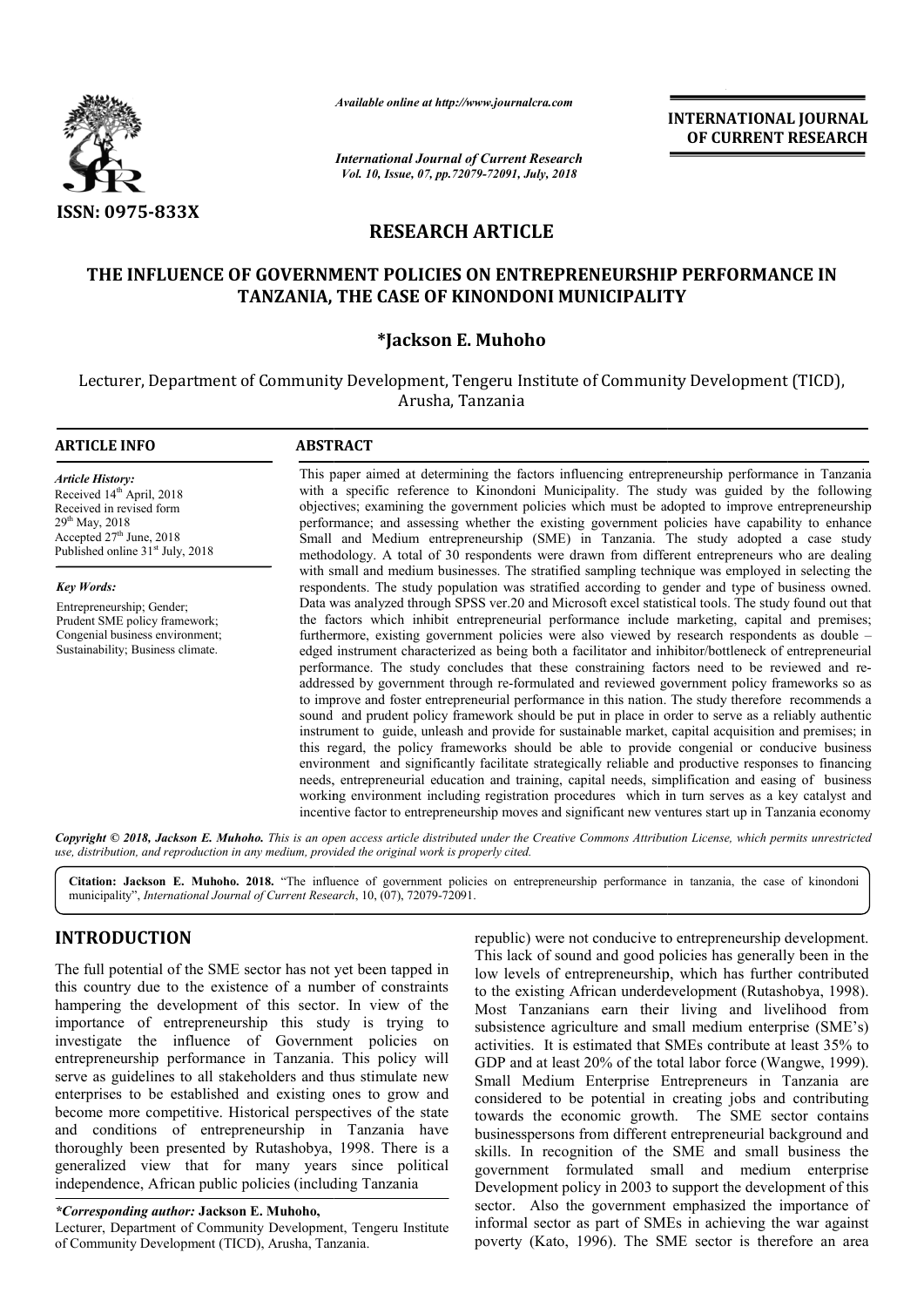where the poor may not only make out a living, but also get most of their goods and services at prices they can afford. Over 90 per cent of operators get credit, training, information, water and sanitation from the sector. In Dar es Salaam, the capital and commercial city of Tanzania, over 90 per cent of poor communities get water and sanitation services from the SME sector (URT, 1995). So any positive or negative developments in the sector have a direct corresponding effect on the livelihood of the community especially the poor segment. Reviewed literature from different researchers and authors who tried to focus their studies on problems facing entrepreneurship development in Tanzania includes Wilhelm Leonard,2004 on Small business entrepreneurship in Dar es salaam–Tanzania exploring problems and prospects for future development of the sector. They focused on crime and entrepreneurship in Tanzania urban areas, tried to unfold and unveil various issues that cluster and affect the development of small business entrepreneurship in Tanzania.

Kuzilwa, 2005 point out the role of credit for small business success; this study clearly examined the role of credit in generating entrepreneurial activities. Olomi, 2006 on his policy dialogue seminar paper presentation points out the opportunities and challenges for Rural SME's development in Tanzania. The above studies clearly strongly indicate that still there is a need to research more on SME's policies targeting on entrepreneurship development in Tanzania because many researchers have concentrated more on the challenges of entrepreneurship performance without paying much attention on the possible solution such that what should or must be done to address entrepreneurship through SME policies and legislative frameworks. Key question does the existing policy framework enhance entrepreneurship performance must be addressed and indeed it should be at the centre of the lasting research debate. In this study the researcher makes an attempt to conduct an investigation of the influence of Government policies on entrepreneurship performance with a view to measure, predict and recommend whether they have capability to foster and significantly stimulate sustainable growth of entrepreneurship in Tanzania. The study inference was drawn from the results obtained from interrogating entrepreneurial businesses which were studied ranging from small shops, agroprocessing, hair saloons/barber shops, cafeteria, guest houses, stationary services and bars and the like.

### **Statement of the Problem**

As stated earlier in the beginning of this research discourse the full potential of the SME sector has not yet been tapped in this country due to the existence of a number of constraints hampering the development of this sector. In view of the importance of entrepreneurship this study is trying to investigate the influence of Government policies on entrepreneurship performance in Tanzania (Rutashobya, 1998; Davidsson *et al*, 2006). The research on the determinants of the entrepreneurship success is extensive. However the results are far from being conclusive. This is partially due to the lack of theoretical grounding as well as differences in the unit of analyses, growth indicators and research timeframe. Consequently, Davidsson and Wiklund, 1999 correctly pointed out that the knowledge about what facilitates and/or hinders entrepreneurship is still scattered and limited despite an extensive research. In addition, a large number of empirical studies have not given a very high yield of generalizable knowledge (Davidsson *et al*, 2006).

Although the environmental factors play an important role in the small business growth and development, other factors should not be neglected either. Surely, a significant potential for SME growth is located internally within the firm. Previous studies have explored the characteristics of the entrepreneur as important factors influencing the growth of the firm. Human capital and intentions for growth are among most frequently mentioned entrepreneur related factors influencing firm growth. However most of the empirical evidence comes from western developed economies whereas little research is conducted on developing countries like Tanzania. Honig, 2001 correctly underlines that "our understanding on the influence of human capital in transitional environment is quite limited". Consequently the need for additional research departing particularly from human capital theory in transitional environment is still apparent and significantly needed. It is well recognized that most of the new firms die young because they miss nurturing factors including conducive policy-created environment (Gilbert *et al*, 2006).However, various studies uphold that those new firms that survive and achieve a fast growing stage have significant effects in the economy (Birch, 1979; Storey, 1994; Delmar, 1997) and that fast growth is an indicator of the firm's overall success (Ficsher and Reuber, 2003). Hence there has been an interest in understanding the determinants of growth within small and medium-sized enterprises (SMEs), especially with regards to the fast growing firms (Davidsson *et al*, 2005; Gilbert *et al*, 2006). So far it is almost an established fact that in western economies fast growing firms account for a disproportionately large amount of jobs created. In the United Kingdom at least 4% of new startup survivors were responsible for at least 50% of jobs created by all new firms 10 years later (Storey, 1994). In the U.S, at least 4% of the fastest growing firms generated over 70% of the new jobs created by new firms between 1992 and 1996 (Autio *et al*., 2007). In view of the importance of entrepreneurship development to the National economy in Tanzania, the study therefore sought to examine the significant factors influencing entrepreneurship and establish whether the Government policies enhance the development of entrepreneurship in this African economy called Tanzania republic.

# **Significance of the Study**

Firstly and foremost, in Tanzanian context, the importance of this research lies in the fact that it is a lasting debate continuation on what entrepreneurship leadership should be doing to promote, nurture, grow and develop new ventures. The study also provides and initiates an awakening debate for policy makers, administrators and regulators concerning what some of the institutions supporting entrepreneurship should be doing to promote new venture development in Tanzania. Secondly, for the academia, it offers results from rather a distinctive setting covering several thought provoking topics within a broad domain of entrepreneurship. Certainly the results derived from the study are quite useful in furthering and advancing our understanding of entrepreneurship. Thirdly, to the entrepreneurs study findings provide valuable insights on the determinants of growth and barriers for doing business and/or running sustainable enterprises in Tanzania. Individuals considering starting up a business might become interested to evaluate their ambitions according to the model developed and be able to foresee or anticipate the obstacles which they might face if they decide to start the business.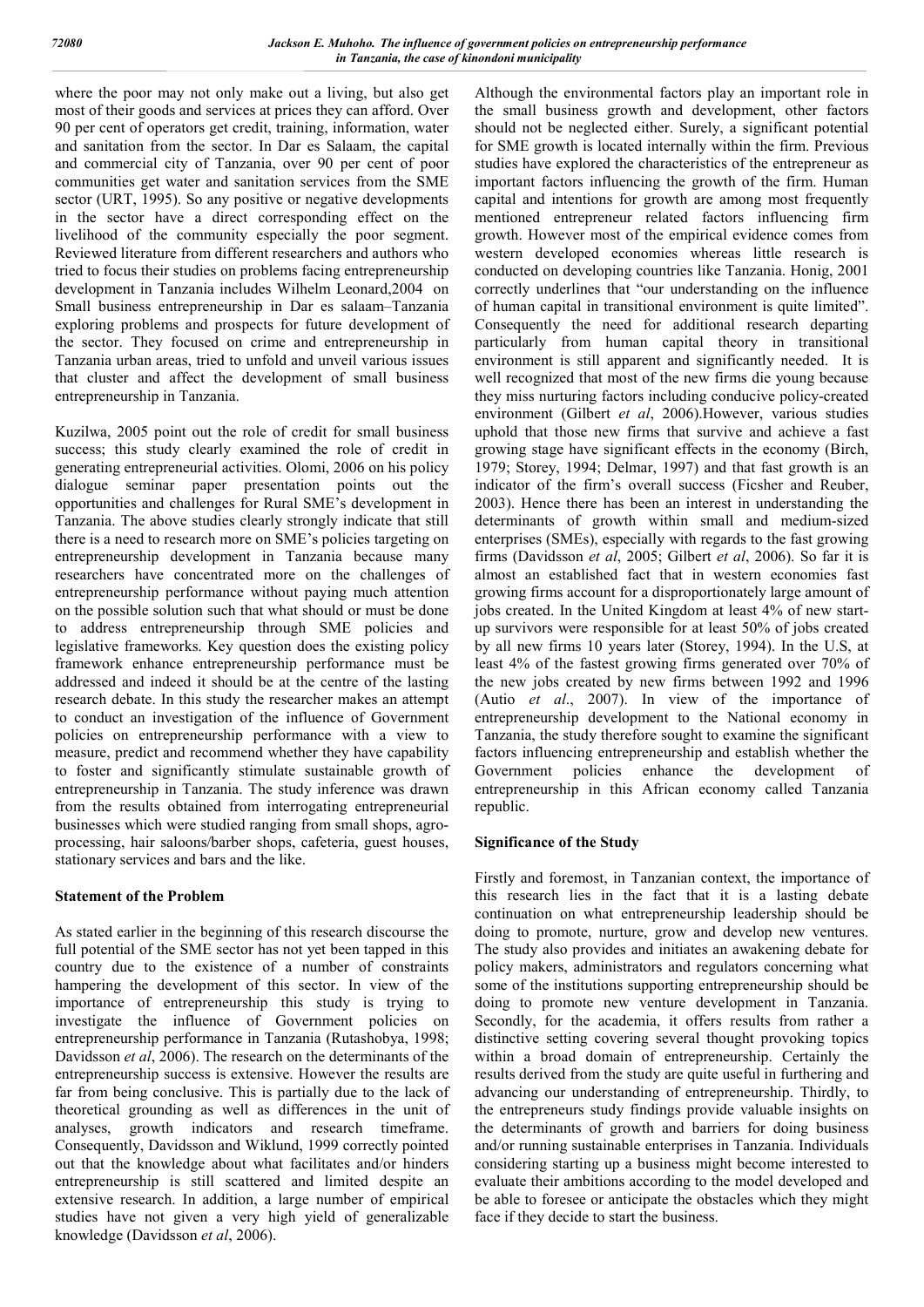# **Literature Review**

# **Definition of key Terms**

**Meaning of Entrepreneurship:** The entrepreneurship has played an important role in the academic literature for over 250 years. While there remains a broad consensus about the central role of entrepreneurship in the economy, the theoretical and conceptual models of entrepreneurship vary widely. Theoretical models of entrepreneurship are weak or nonexistent, and the term entrepreneur is still vaguely defined, even though entrepreneurship scholars seem obsessed with defining the word entrepreneur (Bull and Willard, 1993). Scholars have long disagreed about the definition of entrepreneurship. Defining entrepreneurship and developing a theoretical model present two related problems; defining entrepreneurship is hindered by difficulties in conceptualizing and quantifying theoretical models of the entrepreneurial process, while the lack of a consensus definition hinders theoretical model development. No theory of entrepreneurship has been developed that explains or predicts when an entrepreneur, by any definition, might appear or engage in entrepreneurship (Low, 2009; Iversen *et al*., 2008). Many different functional definitions or theories of entrepreneurship have been proffered likely because entrepreneurship is a dynamic and complex phenomenon with multiple purposes. This complexity makes it impossible to capture the totality of entrepreneurship without using a multi-component definition (Iversen *et al*., 2008). The definition of entrepreneurship possesses three key elements which are ownership of a firm, risk taking and innovation (Iversen *et al*., 2008; Low, 2009). Firstly, ownership or operation of a firm is an important attribute of entrepreneurship. It is not sufficient to define entrepreneurship, but it is necessary in defining entrepreneurship. The exploitation of entrepreneurial ideas must take place within a firm, as there is no market for entrepreneurship as a result, owning or operating a firm, particularly a small firm, is one of the most widely used definitions of entrepreneurship. The owner or operator of a firm is the firm's leader (Goetz and Rupasingha, 2008).

Secondly; risk and uncertainty bearing are important attributes of entrepreneurship because they distinguish entrepreneurs from wage and salary workers. Entrepreneurs may be richly rewarded with rents due to innovation and early adoption, but to be rewarded, they must bear the associated risk and uncertainty. Moreover, risk bearers retain only net profits, after outstanding obligations are paid. Thirdly, Innovation is a crucial component of entrepreneurship because it is closely connected with the ability to deal with market disequilibria. Many theoretical definitions of entrepreneurship incorporate initiating innovation and/or recognizing market opportunities. Market opportunities and reallocating resources in response to these market opportunities is entrepreneurship, not initiating innovation. Entrepreneurship is efficient reallocating resources and dealing with disequilibria in the market to maximize profit (Klein and Cook, 2006; Iversen *et al*., 2008). On the other hand, the concept is narrower than the traditional one that it does not include all heads of firms or managers of industrialists, who merely may operate an established business, but only those who actually perform that function. But whatever the type, everyone is an entrepreneur only when he actually "carries out new combinations," and loses that character as soon as he has built up his business, when he settles down to running it as other people run their businesses

Schumpeter, 1934 defined what he meant by entrepreneurship (and the term enterprise) and then concluded that those who perform the functions of entrepreneurship are "entrepreneurs." His definition captured several key elements that separate entrepreneurship from general management. First, and foremost, entrepreneurship involves the creation of an organization to pursue a discontinuous opportunity. Secondly, Schumpeter did not limit this pursuit to new ventures, he also allowed for entrepreneurship to exist within established organizations. Thirdly, Schumpeter alluded to the fact that one becomes an entrepreneur when they act. Finally, entrepreneurships are defined by the nature of the actions performed, and a transition occurs at some point from entrepreneurship to general management as the nature of the organization and the actions of the individual change. Timmons, 2000 defined entrepreneurship as the process of creating or seizing an opportunity and pursuing it, regardless of the resources currently. According to Olomi, 2006 entrepreneurship is often associated with starting and running a business. However, the broader meaning of entrepreneurship is a way of thinking, reasoning, and acting that results in the creation, enhancement, realization, and renewal of value for an individual, group, organization, and society. At the heart of this process are the creation and/or recognition of opportunities followed by the will and initiative to seize these opportunities. The behaviors associated with entrepreneurship are need for achievement, calculated risk-taking, initiative, growth seeking, a strong drive and determination, networking, opportunism, etc. Taking this broader view in mind, not all business start-ups constitute entrepreneurship because not all founders display these behaviors. At the same time, entrepreneurial individuals are found in all kinds of contexts and endeavors.

# **Meaning of Intrapreneurship**

Intrapreneurship is the practice of entrepreneurship by employees within an organization. An entrepreneur takes substantial risk in being the owner and operator of a business with expectations of financial profit and other rewards that the business may generate (Bull &Willard, 2003; Schumpeter, 1934). On the contrary, an Intrapreneur is an individual employed by an organization for remuneration, which is based on the financial success of the unit he is responsible for. Intrapreneurs share the same traits as entrepreneurs such as conviction, zeal and insight (Bull &Willard, 2003).As the intrapreneur continues to expresses his ideas vigorously, it will reveal the gap between the philosophy of the organization and the employee. If the organization supports him in pursuing his ideas, he succeeds. If not, he is likely to leave the organization and set up his own business

### **Theoretical basis for this study**

**Entrepreneurship in Tanzania:** A historical perspective of the state of entrepreneurship in Tanzania has thoroughly been presented by Rutashobya, 1998. As highlighted earlier before in this paper there is a generalized view that for many years since independence African public policies (including Tanzania) were not conducive to entrepreneurship development. The situation was compounded by the fact that even before independence; modern entrepreneurship was dominated by foreigners with African playing only an insignificant role. This lack of congenial and conducive policy has generally been reflected in the low level of entrepreneurship which has further resulted in Africa's under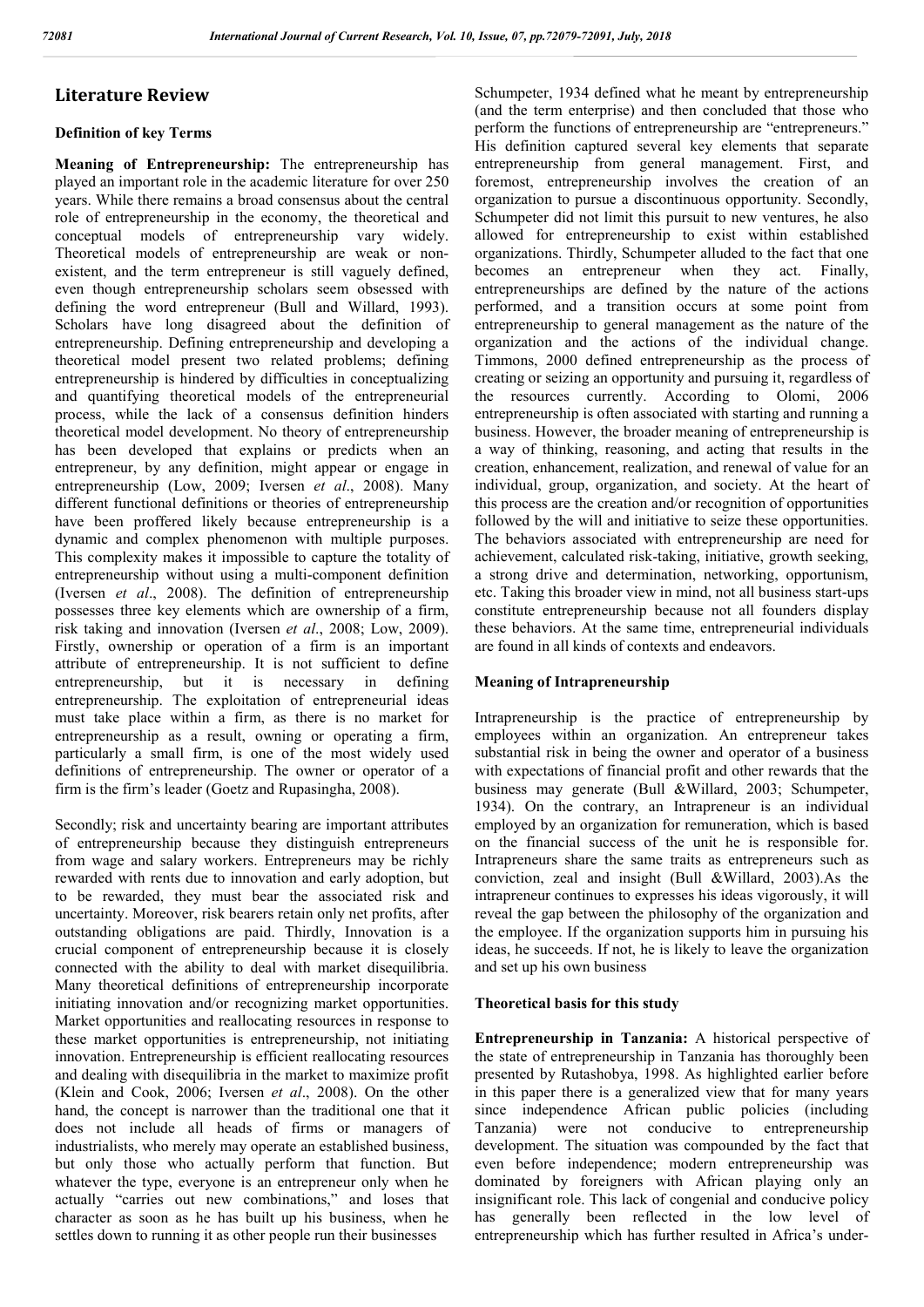development, the present crises and the high levels of unemployment (Rutashobya, 1998). Paakkari, 1992 has unemployment (Rutashobya, 1998). argued that the main reason for weak development of African owned business in Tanzania has been more lacking of congenial and conducive enterprise environment than a lack of entrepreneurship itself. The findings by the World Bank sectoral survey on furniture, construction and horticulture showed an existence of abundance supply of indigenous (African owned) entrepreneurs in Tanzania (World Bank, 1991). However, due to historical reasons and Tanzanian's own policies in the 1970s and early 1980s, entrepreneurship has been and indeed is still dominated by migrants from south Asia as evidenced by the fact that around 90% of private industry and trade outside the informal sectors are dominated by them (Paakkari, 1992). Indigenous (African owned) entrepreneurship is therefore still at its infancy and is mainly limited to small scale businesses as evidenced by Rutashobya, 1998.

### **Small Business Enterprises**

The definition of small enterprises vary greatly;some of the definitions use the number of employees while others use amount of fixed assets (Minga, 1998). Yet others refer to the way decisions are made in small business. Typology in the field of entrepreneurship and small business is still confusing. Hornaday (1992, pg.19-20) emphasize that not every small business is entrepreneurial nor represents entrepreneurship. The argument on representing entrepreneurship refers to the ability of new firms to create innovation. Specifically the set of small businesses includes a wide variety of enterprises starting from self-employed and craftsmanship to innovative, high-tech oriented growth companies (Vesper, 1980). These companies are vastly different even if they share some similar objectives. For a self-employed worker the main expectation and objective may be to employ him or herself and enjoy the decent level of income and standard of living. He or she is mostly interested in "participating in the market" dimension, not in other dimensions of entrepreneurship. In the Tanzanian context the definitions of small enterprise are based on the number of capital and employees.

Based on the number of employees, the definition of small enterprise ranges from firms with 5 or 10 employees to those firms with 10, 20 or 50 employees .Small in one sector does not necessary mean small in other sector (Temu 1998). Morris Somerset, 1971 makes an assertion that the encouragement of small firms especially in entrepreneurship industry is vitally important that these firms cannot succeed without entrepreneurial skills, synergy and business climate. So Morris still insists that there is no small business that can be separated with entrepreneurial skills. Also Morris said that without entrepreneurial bustle of activities on a small scale, the set pieces of development will stand apart like parlour furniture, too grand to be used. The ability of country economy to generate wealth from its own resources will depend most of all on its intermediate level of business, this is because small scale manufacturing is not merely a transitional stage in industrial development, but act everywhere and all the time to integrate and adapt the greater part of the economy. Entrepreneurship is therefore essential above all intermediate business in developing countries since here the coordination of opportunities and resources cannot be prescribed by any humane and realistic plane (Morris 1971, pg. 4-5).

### **Role of Small Business Firms in Society**

According to Lall, 1995; Young, 1993 and Bagachwa, 1995 small scale enterprises (SSE) have a lot of roles to play in a society which include small businesses which contribute towards job creation and employment. It has a strategic importance towards poverty alleviation and stimulating economic growth and development and improving standards of living and social development.

### **Issues and Barriers for realizing entrepreneurial Potentials**

A host of problems make it difficult for SME's to exploit the existing potentials for further employment and wealth creation. The most serious impediment is the limited capacity of people who start and operate the businesses in terms of the attitudes, motivation, exposure, skills and experiences (Bull &Willard, 2003).Retirees and retrenches are unprepared to use their skills and exposure to build successful SME's due to lack of relevant attitudes and skills. Graduates from higher learning institutions could join the sector and make it more vibrant but these are not psychologically and functionally prepared to start and develop small businesses because the educational curricula is largely designed to produce graduates for highly specialized white collar jobs or white collar Job -like mentality. At the same time, services related to entrepreneurship development are underdeveloped and not readily available or affordable to SME's. The institutions and associations supporting SME's are weak, fragmented uncoordinated (Rutashobya, 1998; Davidsson *et al*, 2005; Gilbert *et al*, 2006).Their services are quite basic; mainly focusing on helping the poor. There are hardly any initiatives for targeted, comprehensive and sustained support specifically to facilitate upward mobility of micro and small enterprises. Most of the post-secondary training institutions initiatives to build capacity for producing graduates with the skills and attitudes to start and run SME's and effectively supporting enterprise development are still embryonic and/or infantry. The Local governments which could also play a critical role in supporting SME's still face and for sure they have a number of weaknesses in the entire management system. Access to finance is always mentioned by potential and existing SME operators as the most serious barrier to business start-up or growth. This is because the formal financial sector is yet to evolve functional models which enable them to provide services, especially to the growth oriented section of the micro and small enterprise sector. Micro and small enterprises operate from temporary, illegal sites or premises because there are not adequate appropriately serviced areas where they can locate and operate from.

The regulatory framework is tailored to the capacities of large companies and hence is too expensive and cumbersome to micro and small enterprises. This automatically discourages start-ups and condemns businesses that dare to start to the informal sector (Rutashobya, 1998; Gilbert *et al*, 2006). It takes a very bold and determined person, who also has networks or resources to complete this process. As a result, a large majority remain informal. Because of their lower capacities, women, the disabled and youth are disproportionately disadvantaged by these barriers. The implication of the foregoing is that, much more needs to be done to create conditions that make formal business affordable to the majority of operators, including men, women, the youth and the people with disability (PWD)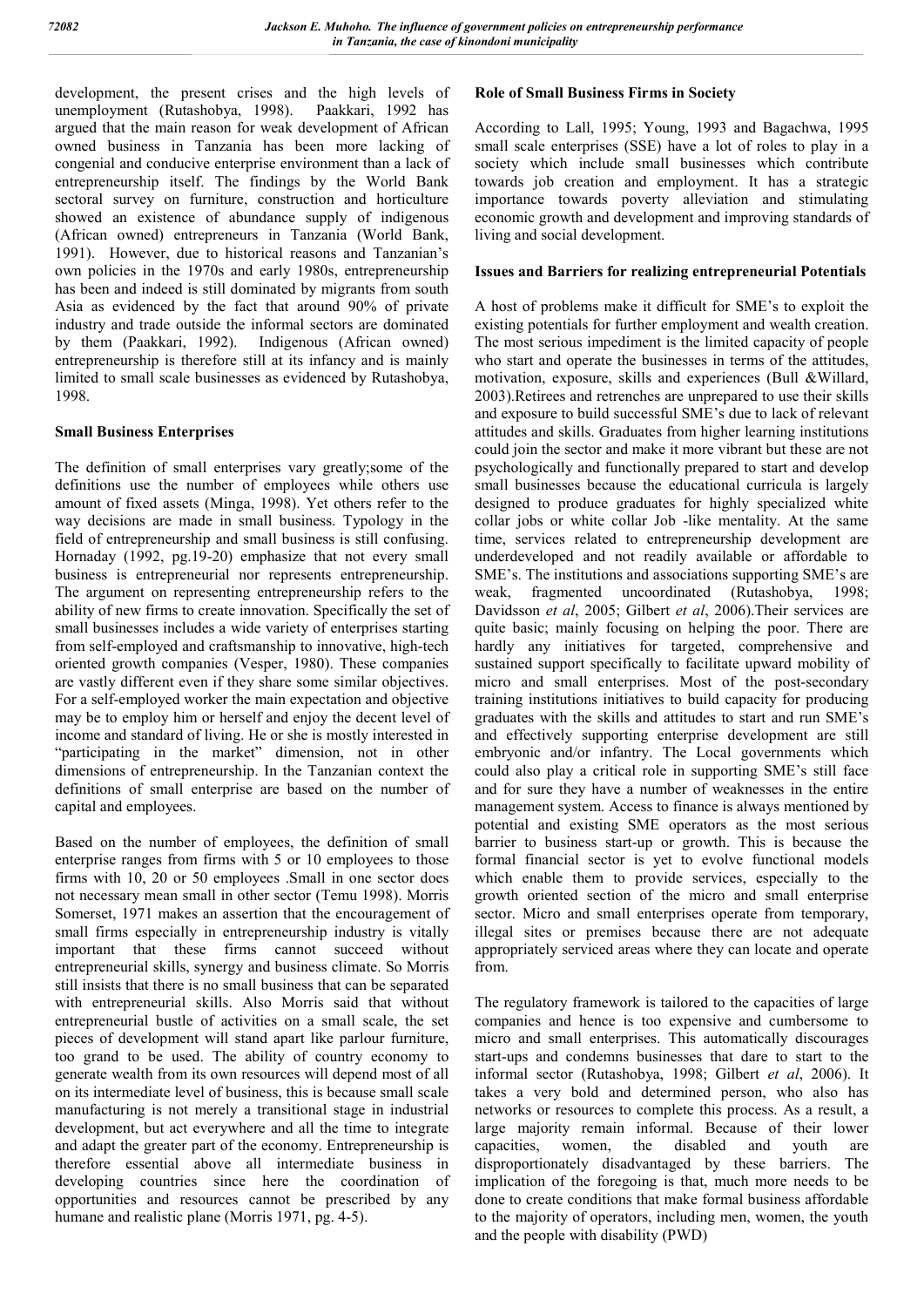# **Strategies for Pro-Poor Business Development**

Improving the business environment is absolutely essential. However, alone, this measure will not quickly propel a critical mass of Tanzanians micro and small businesses into successful businesses that create significant incomes, quality jobs and contributes meaningfully to government revenue. This is because the constraints to reaching this level are far greater and far most complex that it is often imagined. It is also recognized that they multi-faceted and require a more comprehensive intervention such as;

**(a) Regulatory reforms:** The ongoing reforms in the business environment need to be expedited. The reforms should come up with multi-tier regulatory mechanisms depending on the size and complexity of the operations. Care should however be taken to minimise the possibility of these tiers being growth or formalisation traps.

**(b) Meso-level institutional building:** There is a need to build strong institutions which are able to strategically and proactively address the needs of micro and small enterprises. Currently, support provided is very basic (not strategic) and of low quality. The following could be done to strengthen this capacity. Each local government should be required to have a private sector development programme. A business development department need to be introduced, possibly substituting the traditionally routine role of the Trade Officer. It is recommended to introduce inter-local authority "business development" and "investment climate" competitions and awards. There is need to review the role and mandate of the so called small industries development organization (SIDO) preferably with a view to to make it a very strong agency for strategically building capacity of entrepreneurs and grassroots business development services providers, and withdrawing it from direct support to entrepreneurs whenever possible so that it concentrates its efforts on building capacity of others institutions. It might also be wise to re-organize SIDO so that there are different departments dealing with industry, commercial agriculture, fisheries, livestock, and many other sectors in comprehensive terms. Alternatively multiple agencies could be established. There is a strong need to invest in designing appropriate training and education curricula including building the capacity of learning facilitators to deliver skills and working competences needed in a more effective way. The curricula should among others promote more interactions between schools and colleges on one hand and micro and small businesses in their surroundings on the other.

### **(c) Enhancing access to financial services for the poor**

**In order to enhance access to finance the following measures can be taken:** Government should encourage financial institutions to downscale to provide services to micro and small businesses. This can be done by, for example meeting the cost of human resource development to prepare competent bank staff who can work with SMEs. Government can work with other actor's s to develop innovative/special financial schemes for innovative ideas with great. Potential through contests, venture capital funds for small businesses and competitive business ideas.

**Empirical Evidence:** The first empirical study concerned with the relation between entrepreneurship and economic growth is embedded in several strands of the economic literature. A first strand of literature involves the general understanding of the role of entrepreneurship in the modern economy. Several contributions were made by Schumpeter, 1934; Knight, 1921 and Kirzner, 1973.These economists stress different aspects of the role of the entrepreneur. While Schumpeter stresses the innovating aspect, Knight stresses the risk assuming aspect. Kirzner, finally, stresses the role of the entrepreneur in leading markets to equilibrium. They claim that small firms play an important role in the economy as they are agents of change by their entrepreneurial activity, as they are a source of considerable innovative activity, as they stimulate industry evolution and as they create an important share of the newly generated jobs. The role of small firms and entrepreneurship in stimulating economic growth is complex, because various intermediate variables are at play. Examples of such variables are entry and exit of firms (competition), innovation and variety of supply. Economists have started to build theoretical frameworks which try to capture the role of the intermediate variables.

Entrepreneurially, SMEs tend to operate in a niche market which large firms can not economically enter due to unattractive return on investment. Perhaps, as a result of the association with entrepreneurial activity and innovation, SMEs serve an important "seedbed" role for the growth of new industries and the establishment of future large companies (Howard, 1997).Ibielski, 1997 summarizes the overall importance of SMEs and quoted in Hashim and Abdullah 2000, p. 193 as follows:

*"[SMEs] are mighty mirrors reflecting the competitive spirit that a market economy needs for efficiency. They provide an outlet for entrepreneurial talents, a wider range of consumer goods and services , a check to monopoly inefficiency , a source of innovation and seedbed for new industries , they allow an economy to be adaptable to structural change though continuous initiatives embodying new technologies ,skills , processes or products"*

Source: Wang, Walker and Redmond, 2009

Small and Medium sized enterprises are very heterogeneous groups and yet they generally tend to have a high risk profile due to limited market powers, lack of business management skills, absence of adequate accounting tracks records, insufficient assets as well as lack of business planning knowledge. SMEs typically suffer from weak entrepreneurial skills as well as deficiencies in accounting, production management and business planning. In addition, SMEs are also characterized by high administrative costs and uncertainties about their future performance. With globalization in play , SMEs have been exposed to a cut-throat and stiff competition that if not planned and managed well, could shutter business prospects, and dreams SMEs have, late alone the entailed benefits which Tanzania as country is highly in need of. Secondly, Morris and Kuratko, 2002 summarize their findings dealing with entrepreneurship and start-ups through an outline of strategic implications of both entities. Their research points out that sustainable entrepreneurial activity becomes more of a reality through the resource allocation of an established or well-funded organization. Through a resource based view the authors point out some significant strategic advantages that an Entrepreneurship based organization possesses over a start-up organization or individual entrepreneur. Some of these characteristics include: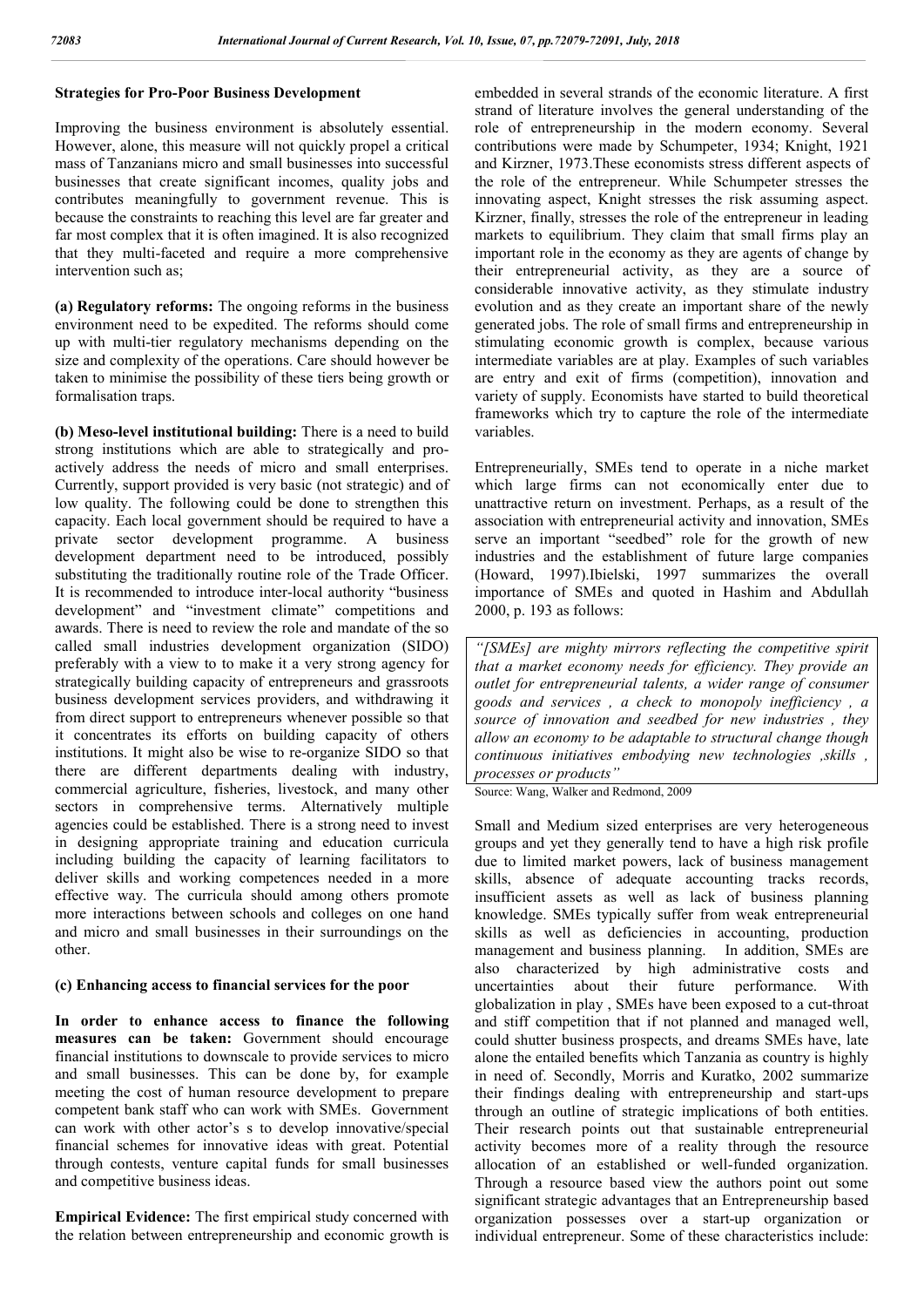research and development resources, financial resources, management think-tank resources, outsourcing / business alliance resources, firm portfolio resources, and natural economies of scale resources. However, the study could provide in depth understanding on key factors influencing entrepreneurship. Thirdly, Entrepreneurs' personality traits have also been identified to have impact on organizational performance (Robinson & Sexton, 1994). Studies also found that personality traits such as locus of control and ambiguity tolerance influenced the business success directly and the business process indirectly (Entrialgo, Fernandez, & Vazquez, 2000). Kiggundu,2002 later added demographic variables to his study and found that personality traits have direct influence on the success of African entrepreneurs. Although studies on personality traits have played an important role in contributing to the success of entrepreneurs worldwide, nevertheless, personality traits have been criticized both on theoretical and empirical ground in the studies of entrepreneurship. Gartner,1988 in his research article entitled "Who is the entrepreneur?" mentioned that asking "Who" is the wrong question, but rather the personality of entrepreneur is only related to the success of business start-up through more specific mediating processes. This is due to the fact that these factors are not relevant if there is no action and initiative taken by the entrepreneurs. However this study, has overlooked other vital influences on entrpreneurship lkike ethnicity, family suport, and Education.

# **Conceptual Framework**

The process of acquiring entrepreneurial performance involves different steps and different factors which are involved in the process. It is anticipated that entrepreneurial performance is influenced by factors such as troubled childhood, small business experience, ethnicity, level of education and entrepreneurial education.

### **Troubled childhood**

It is anticipated that people tend to be self-employed and become successful because of troubled Childhood. In troubled childhood children tend to be lacking security or abused, low self-esteem, lack of confidence therefore growing in such an environment some people to have repressed wishes toward those in control thereby influencing their performance in entrepreneurial activities.

### **Small business Experience**

An individual's managerial experience as well as previous entrepreneurial experience is considered to be incentives for one to become a successful entrepreneur. Previous experience as an employee in an enterprise also is thought as a driving force toward enhancing entrepreneurial performance because employee will have greater probability of copping experience from where he/she is working.

### **Ethnicity**

An ethnic origin of a person is said to influence the choice between paid employment and self-employment as well as performance in self-employment. Some ethnic group like Chagga in Tanzania, Ibo in Nigeria and Kikuyu in Kenya they are thought to have entrepreneurial skills. These ethnic are spread all over the countries to the extent that they are less

integrated in societies in which they work and therefore less likely to be constrained by dominant values shared either by their own ethnic group or by their host.

## **Level of education**

It is anticipated that level of education acquired by an individual have an influence in entrepreneurial performance because apart from one bean creative thinker, education foster conformity and low tolerance for ambiguity, leading to thought and behavior process that refuse to admit tolerance and social values that preclude or values which are unproductive for human life progress.

# **Entrepreneurial Education**

It is agreed that there is positive association between taking entrepreneurship course and becoming Self- employed. It is also thought that student who take entrepreneurship course tend to be less conforming, more impersonal, more risk taking, more welcoming of change, have higher energy level, a profile similar to that of successful entrepreneurs. Also entrepreneurship course will attract those who have entrepreneurial qualities or alternatively more students towards entrepreneurial archetype by challenging assumptions and encouraging the development of competencies required;



*Source: researcher's model, 2016 Conceptual Framework of factors influencing Entrepreneurial performance*

# **RESEARCH METHODOLOGY**

### **Research Design**

As depicted by Kothari, 2004 a research design is the arrangement of conditions for collection and analysis of research data in a manner that aims to combine relevance to the purpose with economy in procedure employed. The case study approach was employed on this study to describe and assess in-depth the challenges and success of the entrepreneurship performance in Tanzania.

### **Survey Population/unit of Inquiry**

In this research, the population of the study included entrepreneurs based on their different characteristics in terms of age, gender, educational level, and psychological indices.

**Sample Size and determination procedures:** A Total of 30 respondents were drawn from different entrepreneurs who deal with small businesses such as retail shops, selling cooked food, tailoring mat and hair dressing salons and hair Cutting salons.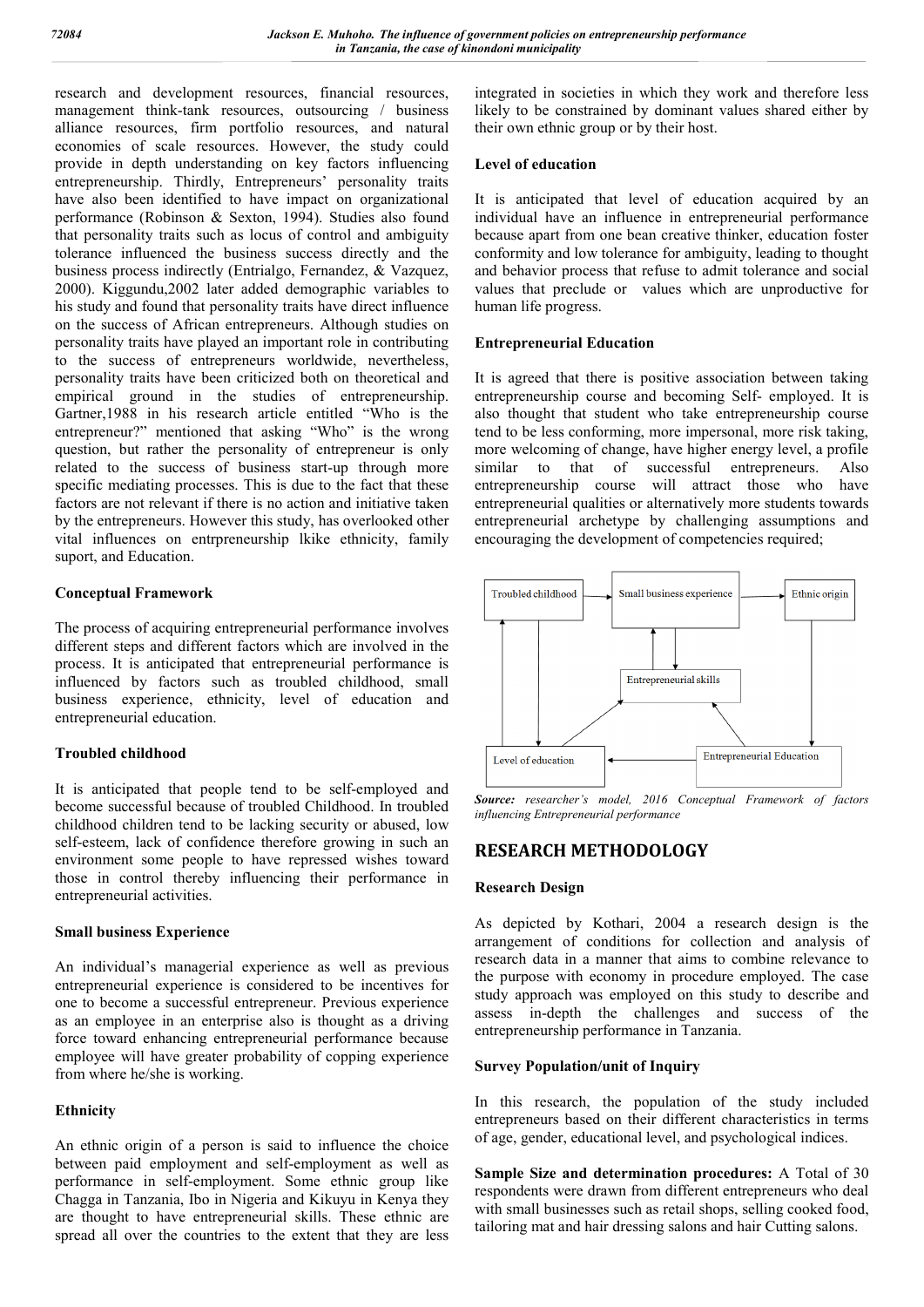|  |  |  |  | Table 1. Respondents Age and Entrepreneurship Experience |  |
|--|--|--|--|----------------------------------------------------------|--|
|  |  |  |  |                                                          |  |

|                         |         | Respondents<br>Age | Experience in<br>Entrepreneurs<br>hip |
|-------------------------|---------|--------------------|---------------------------------------|
| $\overline{\mathsf{N}}$ | Valid   | 30                 | 30                                    |
|                         | Missing | 0                  | 0                                     |
| Mean                    |         | 33.7000            | 11.5333                               |
| Mode                    |         | 25.00 <sup>a</sup> | 12.00                                 |
| Std. Deviation          |         | 11.7302            | 7.5463                                |
| Range                   |         | 51.00              | 27.00                                 |
| Minimum                 |         | 20.00              | 2.00                                  |
| Maximum                 |         | 71.00              | 29.00                                 |
| Sum                     |         | 1011.00            | 346.00                                |

a. Multiple modes exist. The smallest value is shown

Source: Research findings, 2016

| Table 1. Correlation: Respondents Age and Entrepreneurship Experience |  |  |  |  |  |
|-----------------------------------------------------------------------|--|--|--|--|--|
|-----------------------------------------------------------------------|--|--|--|--|--|

|                  |                            | Respondents<br>Age | Experience in<br>Entrepreneurs<br>hip |
|------------------|----------------------------|--------------------|---------------------------------------|
| Respondents Age  | <b>Pearson Correlation</b> | 1.000              | .713**                                |
|                  | Sig. (2-tailed)            |                    | .000                                  |
|                  | N                          | 30                 | 30                                    |
| Experience in    | <b>Pearson Correlation</b> | .713**             | 1.000                                 |
| Entrepreneurship | Sig. (2-tailed)            | .000               |                                       |
|                  | N                          | 30                 | 30                                    |

\*\* Correlation is significant at the 0.01 level (2-tailed).

Source: Research findings, 2016

The respondents were chosen from Ubungo bus terminal, Tegeta and Mwenge central Market. Ubungo terminal and Tegeta provided 15 respondents, while Mwenge central market provided 15 respondents. The stratified sampling technique was employed in selecting respondents. The population was stratified according to gender and type of business owned. In gender the population was stratified into two groups of male and female, where each group had 15 respondents. Then groups were stratified again according to type of business owned, where each group of business provided 5 respondents. This technique was designed to produce more representative and accurate samples because the study comprises distinct groups based on gender and the various activities done by the respondents.

### **Data Collection methods**

Data for this study were collected using both primary and secondary sources to achieve both primary and secondary data collections. The primary data were collected through in-depth face to face interviews; and questionnaires (Saunders et al, 2003; Kothari, 2004).Questionnaires were circulated to selected respondents with an intention to assess five dimensions of personality: Need for achievement, Autonomy, Drive and Determination, Risk Taking and Creativity. The Questionnaires were distributed to different entrepreneurs undertaking the stated economic activities with a view to collect information on the challenges and success on the entrepreneurship performance in Tanzania. Other methods which were used were observational designs, and documentary reviews.

#### **Data analysis and Presentation Technique**

The study data were analyzed using both qualitative and quantitative approaches. The quantitative techniques enabled the researcher to compute data, summarize and displaying them using percentages and averages. Both the Microsoft excel and Statistical Package for Social Science (SPSS Ver.20.0) were used in facilitating the analysis and presentation of the research findings. The SPSS enabled the researcher to crosstabulate different variables in a much easier way than the Microsoft excel. The tools offered by Microsoft excel were presented data in graphical form

**Reliability and validity assurance:** This study relies on pretested questionnaires and structured interview tool which have improved quality assurance of the research findings after several improvements of the questionnaire tool designs. The improvement aimed at ensuring questionnaires as a data collection tool is sufficiently clear, understandable and able to provide accurate information as much as possible to support concluding ground for this research project

### **Data analysis, presentation and Discussion**

**Introduction:** The analysis included a sample of 30 respondents drawn from entrepreneurs in Dar es Salaam region represented by Kinondoni district. These entrepreneurs were involved in various businesses activities. The study based on the analysis of the following research objectives re-listed below; examining the inhibiting factors for low level of entrepreneurship performance of entrepreneurs; and assessing whether the existing Government policies enhance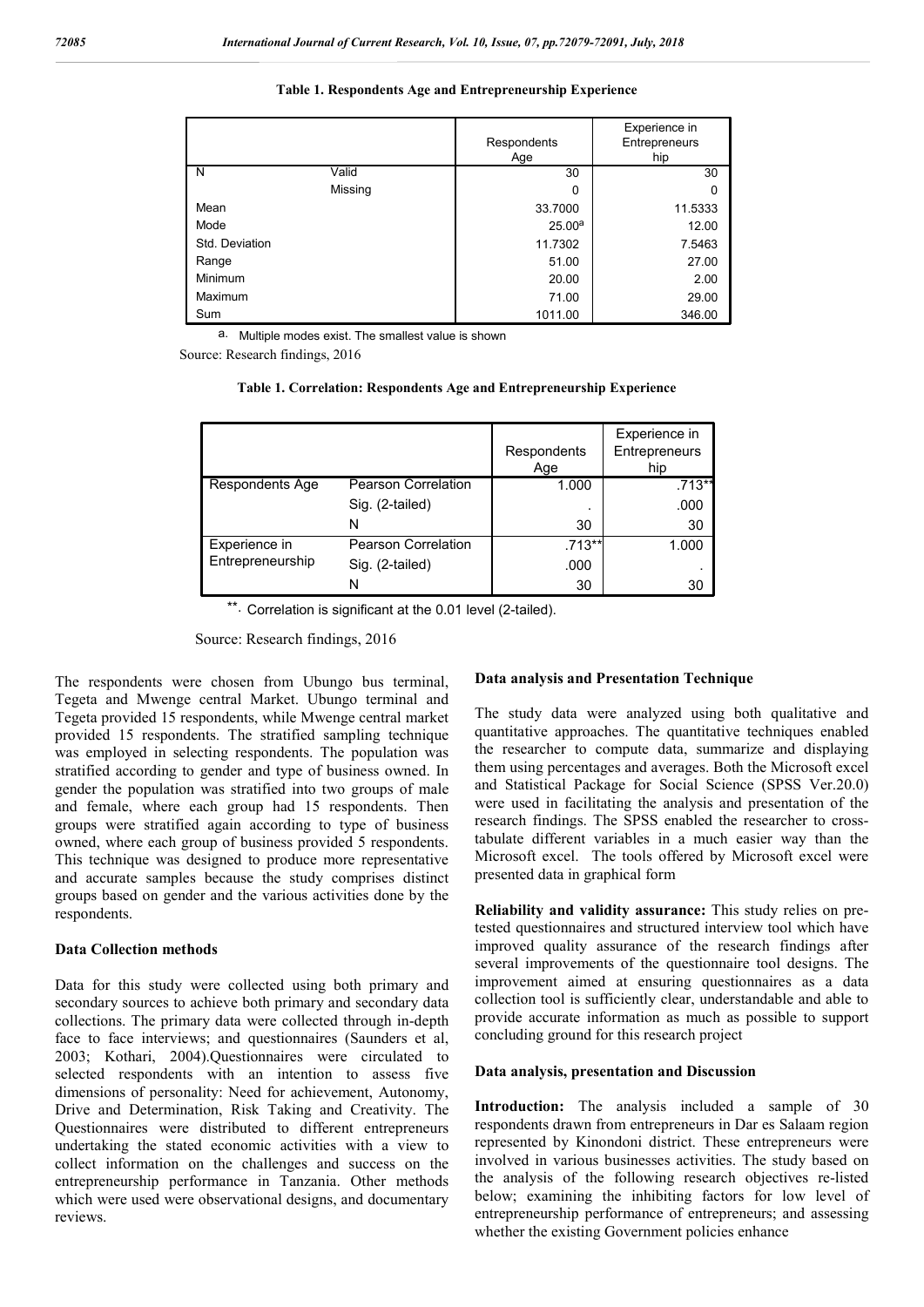### **Table 3. Respondents Gender and Educational Level**

|                    |        |                                |         | Respondents Educational Level |         |            |        |
|--------------------|--------|--------------------------------|---------|-------------------------------|---------|------------|--------|
|                    |        |                                | primary | secondary                     | college | vocational | Total  |
|                    |        | Count                          | 6       | 2                             |         |            | 10     |
|                    | male   | % within Respondents<br>Gender | 60.0%   | 20.0%                         | 10.0%   | 10.0%      | 100.0% |
|                    |        | % of Total                     | 20.0%   | 6.7%                          | 3.3%    | 3.3%       | 33.3%  |
|                    |        | Count                          | 3       | 13                            | 2       | 2          | 20     |
| Respondents Gender | female | % within Respondents<br>Gender | 15.0%   | 65.0%                         | 10.0%   | 10.0%      | 100.0% |
|                    |        | % of Total                     | 10.0%   | 43.3%                         | 6.7%    | 6.7%       | 66.7%  |
|                    |        | Count                          | 9       | 15                            | 3       | 3          | 30     |
|                    |        | % within Respondents<br>Gender | 30.0%   | 50.0%                         | 10.0%   | 10.0%      | 100.0% |
| Total              |        | % of Total                     | 30.0%   | 50.0%                         | 10.0%   | 10.0%      | 100.0% |

 *Source: Research findings, 2016*

|                    |        |                                |                |                | Type of SME Owned |              |                                            |                                                      |        |
|--------------------|--------|--------------------------------|----------------|----------------|-------------------|--------------|--------------------------------------------|------------------------------------------------------|--------|
|                    |        |                                | Manufacturing  | Construction   | Wholesale Trade   | Retail Trade | Accommodation, Cafes<br>Restaurants<br>and | and<br>Services<br>Health<br>Community<br>Education, | Total  |
|                    |        | Count                          | $\overline{6}$ | 1              | $\overline{2}$    | 1            |                                            |                                                      | 10     |
|                    | male   | % within Respondents<br>Gender | 60.0%          | 10.0%          | 20.0%             | 10.0%        |                                            |                                                      | 100.0% |
|                    |        | % of Total                     | 20.0%          | 3.3%           | 6.7%              | 3.3%         |                                            |                                                      | 33.3%  |
|                    |        | Count                          | 5              | 3              | 1                 | 3            | $\overline{7}$                             | 1                                                    | 20     |
| Respondents Gender | female | % within Respondents<br>Gender | 25.0%          | 15.0%          | 5.0%              | 15.0%        | 35.0%                                      | 5.0%                                                 | 100.0% |
|                    |        | % of Total                     | 16.7%          | 10.0%          | 3.3%              | 10.0%        | 23.3%                                      | 3.3%                                                 | 66.7%  |
|                    |        | Count                          | 11             | $\overline{4}$ | 3                 | 4            | $\overline{7}$                             | 1                                                    | 30     |
|                    |        | % within Respondents<br>Gender | 36.7%          | 13.3%          | 10.0%             | 13.3%        | 23.3%                                      | 3.3%                                                 | 100.0% |
| Total              |        | % of Total                     | 36.7%          | 13.3%          | 10.0%             | 13.3%        | 23.3%                                      | 3.3%                                                 | 100.0% |

#### Source: Research findings, 2016

entrepreneurship in Tanzania. The analysis of the data was based on a sample of 30 respondents. The respondents ages ranged were 51 years, which is between the youngest and the oldest. The average age was 33 years indicating that on average the entrepreneurs surveyed were matured. The standard deviation was 11.7 indicating a greater diversity in the sampled population. Experience in entrepreneurship on the other hand was analyzed. In terms of length of time in entrepreneurship, the average years of experience in entrepreneurship were 11.5 years which is a long experience in entrepreneurship. The standard deviation was 7.5 indicating a greater diversity in the sample variation. Other statistics were as summarized in the Table 1 above. The analysis indicated that, there is a strong correlation between the respondents' age and their experience in entrepreneurship activities in years. A correlation of 0.7 is found and was significant at a 0.01 level of

significance. Table 2 summarizes the findings. The respondents' gender and educational level were analyzed. There were 60% of male respondents with primary education level which was the majority in this gender category. The rest of males had secondary, college and vocational level of education. As compared to males, 65% of female respondents had secondary level education. In all cases females were the majority and had a composite of 66.7% against male in the sample total. The types of SMEs owned by respondents ranged from manufacturing to service provisions as indicated in the table 4 below. The male category had 60% of them involved in manufacturing while the female category had 35% of them involved in accommodation, cafes and restaurants; these were the majority among their respective categories. However, the majorities in terms of both categories of gender were involved in manufacturing; they were 36.7% of total.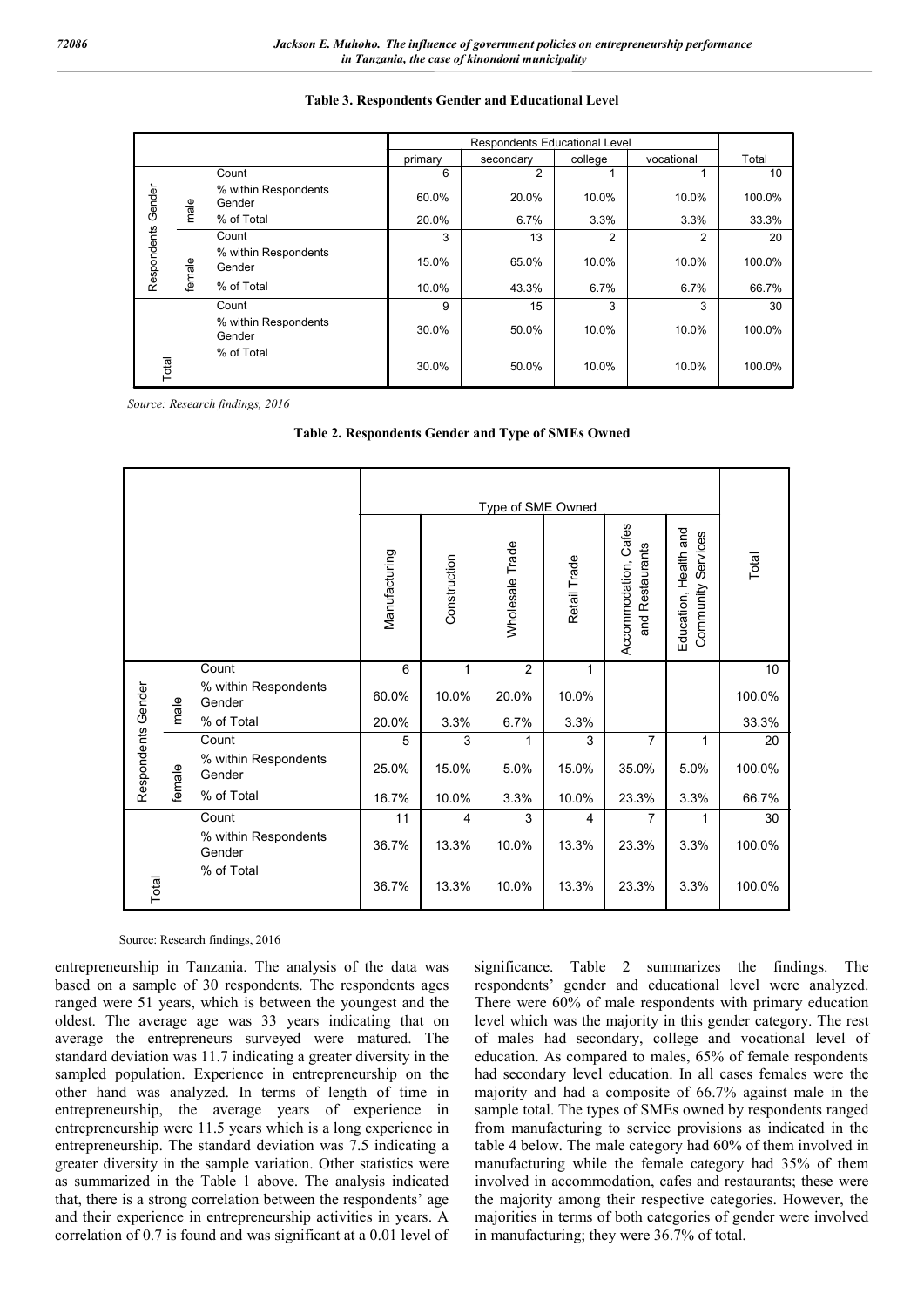| Policy            | Simplification |                      | οf |    | Simplification of Tax System and |    | Educating Entrepreneurs on |  |  |
|-------------------|----------------|----------------------|----|----|----------------------------------|----|----------------------------|--|--|
| <b>Strategies</b> |                | Licensing Procedures |    |    | Provision of Tax Incentives      |    | Copyright Law              |  |  |
| Rank 5            | 19             | 63%                  |    | 10 | 33%                              |    | 3%                         |  |  |
| Rank 4            |                | 23%                  |    | 18 | 60%                              |    | 20%                        |  |  |
| Rank 3            |                | 10%                  |    |    | 3%                               | 21 | 70%                        |  |  |
| Rank 2            |                | 3%                   |    |    | $0\%$                            |    | 7%                         |  |  |
| Rank 1            |                | $0\%$                |    |    | 3%                               |    | $0\%$                      |  |  |
| Total             | 30             | 100%                 |    | 30 | 100%                             | 30 | 100%                       |  |  |

|  |  |  | Table 3. Policy Strategies: Licensing Procedures, Tax System and Copyright Law |
|--|--|--|--------------------------------------------------------------------------------|
|  |  |  |                                                                                |

Source: research findings, 2016

**Table 4. Policy Strategies: Premises for SMEs, Allocating Buildings and Public Education**

| Policy<br><b>Strategies</b> | Local | Authorities<br>Premises for SME-Owners | Developing | Allocating | Unutilized<br>Buildings to SME-Owners | Promoting<br>through Public Education | Entrepreneurship |
|-----------------------------|-------|----------------------------------------|------------|------------|---------------------------------------|---------------------------------------|------------------|
| Rank 5                      |       | 57%                                    |            | 17         | 57%                                   |                                       | $7\%$            |
| Rank 4                      |       | 23%                                    |            | 8          | 27%                                   |                                       | 7%               |
| Rank 3                      |       | 7%                                     |            |            | 10%                                   | h                                     | 20%              |
| Rank 2                      |       | 10%                                    |            |            | 7%                                    | 18                                    | 60%              |
| Rank 1                      |       | 3%                                     |            |            | $0\%$                                 |                                       | 7%               |
| Total                       | 30    | 100%                                   |            | 30         | 100%                                  | 30                                    | 100%             |

Source: Research findings, 2016.

### **Factors Inhibiting Entrepreneurship Performance**

**Objective One:** Examining the inhibiting factors for low level of entrepreneurship performance of entrepreneurs. Three set of factors were mentioned as inhibiting entrepreneurial success as follows hereunder;

- Market and marketing are key factors in success and sustenance of entrepreneurial business. There are many breed of market and marketing related problems that trim down entrepreneurial development. These include lack of a permanent market for entrepreneurs' products; few available markets which are also poor, the markets are not sustainable, reduction in number of customers, curtailment of some important customers and few products seem to be the biggest factors that inhibit entrepreneurial success thus complicating the supply and demand economics. Capital as a multi-faceted inhibitor was ranked second as an important factor that hinders entrepreneurial development. The multiple faces of this versatile factor were cited as insufficient operating capital, the small capital that comes does not come in time, unsustainable capital, capital depreciation, small capital problems, and absence of sponsors
- The last important factor was premises or venue. This manifested itself in terms of insufficient premises, difficulty business environment, expensive premises rents close to markets, and unregulated business premises for SMEs and lack of certainty in business environment

### **Assessment of Entrepreneurship and SMEs Policy framework in Tanzania**

The government policy on SMEs and entrepreneurship was assessed. To guide this analysis, several Policy Strategies were assessed based on a ranking structure of 1 to 5, whereby 1 represent the most contribution/effectiveness/help and 5 the least contribution/effectiveness/help in improving entrepreneurship performance .in accomplishing this the objective number two "assessing whether the existing Government policies enhance entrepreneurship in Tanzania" was measured.

A number government Small and Medium Enterprises (SMEs) policy strategies were involved in this assessment as depicted in the respective tables below; for example, in the Table 5 below, three Policy Strategies were addressed; simplification of licensing procedures is one of the issues that the government wanted to achieve especially during issuing of business licenses and permits for entrepreneurs. Based on a sample of 30 entrepreneurs, 63% of respondents indicated that this policy strategy did not help them in their entrepreneurship activities. On the other hand simplification of tax system and provision of tax incentives were ranked at 4 by 60% of entrepreneurs, while education of entrepreneurs on copyright law was ranked at 3 by 70% of entrepreneurs. The overall ranking for all the three policy strategies indicate that entrepreneurs were not satisfied by the policy strategies on these area and that they did not help them in an effort to develop their entrepreneurial activities, thus these strategies did not favor their businesses, thus there is a need for the government to assess these strategies for they do not yield better results. SMEs Policy strategies that follow (in table 6.) aimed at addressing the problems of premises for entrepreneurs and promoting entrepreneurship through public education. Strategy that involved local authorities developing premises for SMEs owners was ranked at 5 by majority of the sample which constituted 57% of all respondents, indicating that the entrepreneurs have a low opinion as to the success of this strategy in making premises for entrepreneurs are available. Similarly another strategy was to allocate unutilized buildings to SME owners, again by the same percentage it was lowly rated indicating that, these two strategies that aimed at providing premises for entrepreneurs are not successful. Another strategy aimed at promoting entrepreneurship through public education. A majority of 60% of respondents ranked the strategy second, indicating that the strategy was successful in promoting and enhancing entrepreneurship. In addition to public education provision, the following strategies (table 7) were also assessed for their success in enhancing entrepreneurship; provision of education for new entrepreneurs was ranked second by majority of 43% respondents in enhancing entrepreneurship and ranked third by 40% of them. Thus this strategy was considered to be successful on average. Establishment of information centers for entrepreneurs was another strategy; this strategy was not considered as contributing in enhancing entrepreneurship and SMEs development.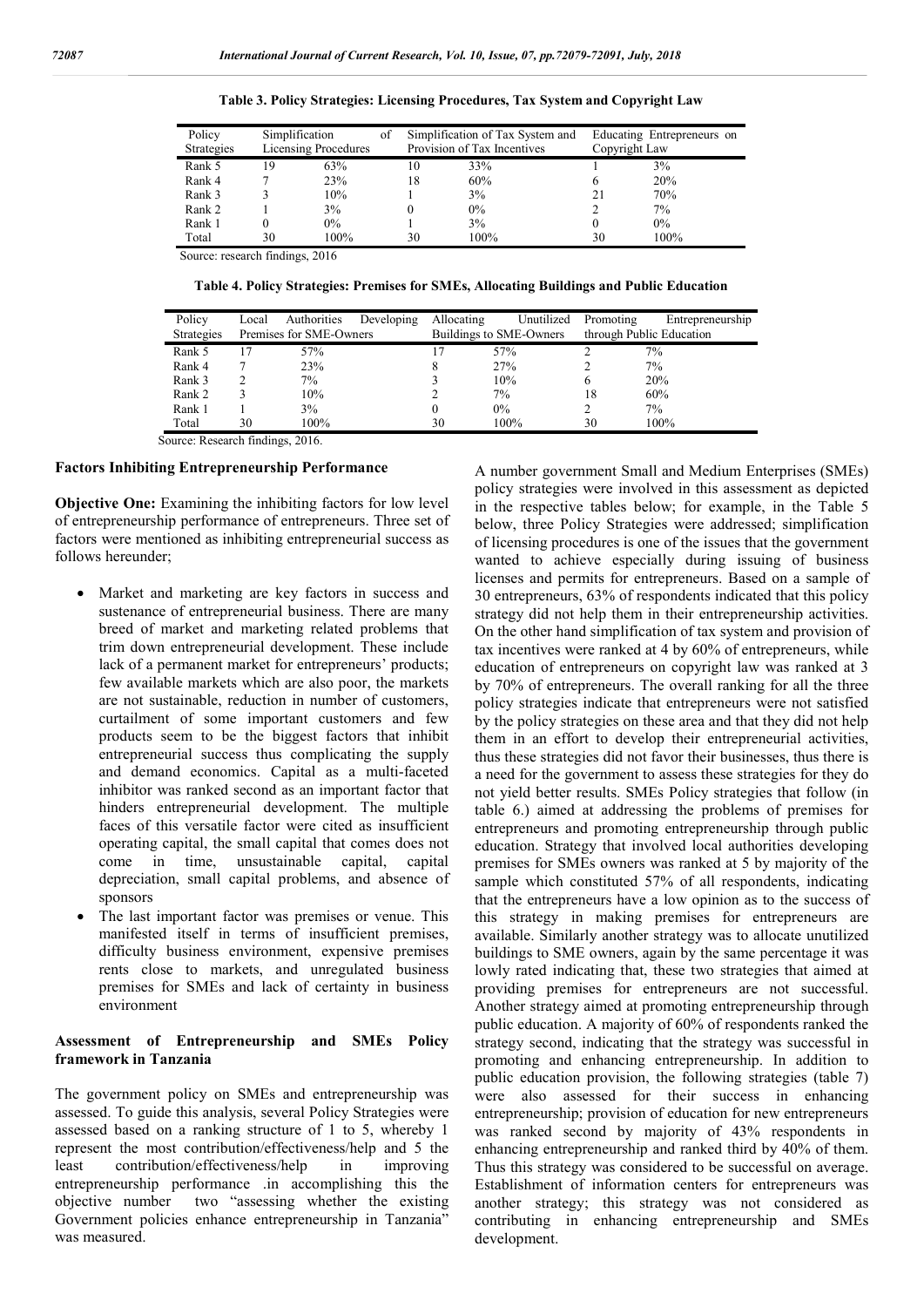| Policy Strategies | Entrepreneurs | Provision of Education for New | Establishment<br>Centers for Entrepreneurs | of    | Information | Training<br>Entrepreneurs | ICT<br>on | for |
|-------------------|---------------|--------------------------------|--------------------------------------------|-------|-------------|---------------------------|-----------|-----|
| Rank 5            |               | $7\%$                          |                                            | 17%   |             |                           | 37%       |     |
| Rank 4            |               | 10%                            | 18                                         | 60%   |             | <sub>(</sub>              | 20%       |     |
| Rank 3            |               | 40%                            |                                            | 13%   |             | 10                        | 33%       |     |
| Rank 2            |               | 43%                            |                                            | 10%   |             |                           | $7\%$     |     |
| Rank 1            |               | $0\%$                          |                                            | $0\%$ |             |                           | 3%        |     |
| Total             | 30            | 100%                           | 30                                         | 100%  |             | 30                        | 100%      |     |

#### **Table 5. Policy Strategies: Education, Information Centers and ICT Training**

Source: research findings, 2016

#### **Table 6. Policy Strategies: SMEs Census, Networking and Joint Ventures Facilitation**

| Policy Strategies | Conduct<br><b>SMEs</b> | census<br>a | for |    | Enhancing Networking<br>between<br>SMEs and Technology Providers | Facilitate | Joint<br>Venture<br>tor<br>Technology Upgrade and Transfer |
|-------------------|------------------------|-------------|-----|----|------------------------------------------------------------------|------------|------------------------------------------------------------|
| Rank 5            |                        | 17%         |     | 16 | 53%                                                              |            | 40%                                                        |
| Rank 4            |                        | 59%         |     | 11 | 37%                                                              | 10         | 33%                                                        |
| Rank 3            |                        | 24%         |     |    | 10%                                                              |            | 17%                                                        |
| Rank 2            |                        | $0\%$       |     |    | $0\%$                                                            |            | 7%                                                         |
| Rank 1            | 0                      | $0\%$       |     |    | $0\%$                                                            |            | 3%                                                         |
| Total             | 29                     | 100%        |     | 30 | 100%                                                             | 30         | 100%                                                       |

Source: Research findings, 2016

### **Table 7. Policy Strategies: Small-Large Business Linkages, Marketing Agencies and Facilitation**

| Policy Strategies | Promote<br>Linkages | Small--Large | <b>Business</b> | Strengthen<br>Institutions | Marketing | Agencies | and |    | Facilitation of SMEs Participation<br>in Local and Foreign Markets |
|-------------------|---------------------|--------------|-----------------|----------------------------|-----------|----------|-----|----|--------------------------------------------------------------------|
|                   |                     |              |                 |                            |           |          |     |    |                                                                    |
| Rank 5            |                     | 30%          |                 |                            | $7\%$     |          |     |    | 13%                                                                |
| Rank 4            |                     | 40%          |                 |                            | 23%       |          |     |    | 7%                                                                 |
| Rank 3            |                     | $7\%$        |                 | 14                         | 47%       |          |     |    | 10%                                                                |
| Rank 2            |                     | 23%          |                 |                            | 13%       |          |     | 19 | 63%                                                                |
| Rank 1            |                     | $0\%$        |                 |                            | $0\%$     |          |     |    | 7%                                                                 |
| Total             | 30                  | 100%         |                 | 30                         | 100%      |          |     | 30 | 100%                                                               |

Source: research findings, 2016

#### **Table 8. Policy Strategies: Exhibition Centers, Meeting Standards and Trade Issues**

| Policy Strategies | <b>Establish SMEs Exhibition Centers</b> |       |    | <b>Facilitate SMEs to Meet Standards</b> | Facilitate Training on Trade Issues |       |  |
|-------------------|------------------------------------------|-------|----|------------------------------------------|-------------------------------------|-------|--|
| Rank 5            |                                          | 77%   |    | 17%                                      |                                     | 13%   |  |
| Rank 4            |                                          | 17%   | 20 | 69%                                      | 16                                  | 53%   |  |
| Rank 3            |                                          | 3%    |    | 14%                                      | 10                                  | 33%   |  |
| Rank 2            |                                          | $0\%$ |    | $0\%$                                    |                                     | $0\%$ |  |
| Rank 1            |                                          | 3%    |    | $0\%$                                    |                                     | $0\%$ |  |
| Total             | 30                                       | 100%  | 29 | 100%                                     | 30                                  | 100%  |  |

Source: research findings, 2016

### **Table 9. Policy Strategies: Financial Institutions, Products and Access for SMEs**

| Policy Strategies |    | Facilitation of SMEs Window in<br>Financial Institution | Promote<br>Products for SMEs | Innovative | Financial | <b>SMEs</b> | Simplification of Bank Access for |
|-------------------|----|---------------------------------------------------------|------------------------------|------------|-----------|-------------|-----------------------------------|
| Rank 5            |    | 13%                                                     | 16                           | 53%        |           |             | 3%                                |
| Rank 4            |    | 27%                                                     |                              | 17%        |           |             | 3%                                |
| Rank 3            |    | 40%                                                     |                              | 23%        |           |             | 17%                               |
| Rank 2            |    | 20%                                                     |                              | 3%         |           | 18          | 60%                               |
| Rank 1            |    | $0\%$                                                   |                              | 3%         |           |             | 17%                               |
| Total             | 30 | 100%                                                    | 30                           | 100%       |           | 30          | 100%                              |

Source; research findings, 2016

Another strategy was training on ICT for entrepreneurs; this policy strategy was similarly considered ineffective. A set of another three strategies was to conduct census for SMEs, to enhance networking between SMEs and technology providers and to facilitate joint venture for technology upgrade and transfer. All of the three strategies were lowly rated and were not considered as successful in enhancing and promoting entrepreneurship and SMEs development (Table 8). The following three SMEs and entrepreneurship strategies; to promote small-large business linkage, to strengthen marketing agencies and institutions and to facilitate SMEs participation in local and foreign markets, were rated.

The results were mixed and it was difficult to determine the success of these strategies as the respondents' rates were dispersed and inconsistent (Table 9). On the other hand, the following three policy strategies; to establish SMEs exhibition centers, to facilitate SMEs to meet standards and to facilitate training on trade issues, had an almost unanimous rate the strategies did not help or were not effective in promoting entrepreneurship development (Table 10). Several other strategies were developed that aimed at facilitating financing for SMEs. These strategies are; to facilitate SMEs window in financial institutions, to promote innovative financial products for SMEs and simplification of bank access for SMEs.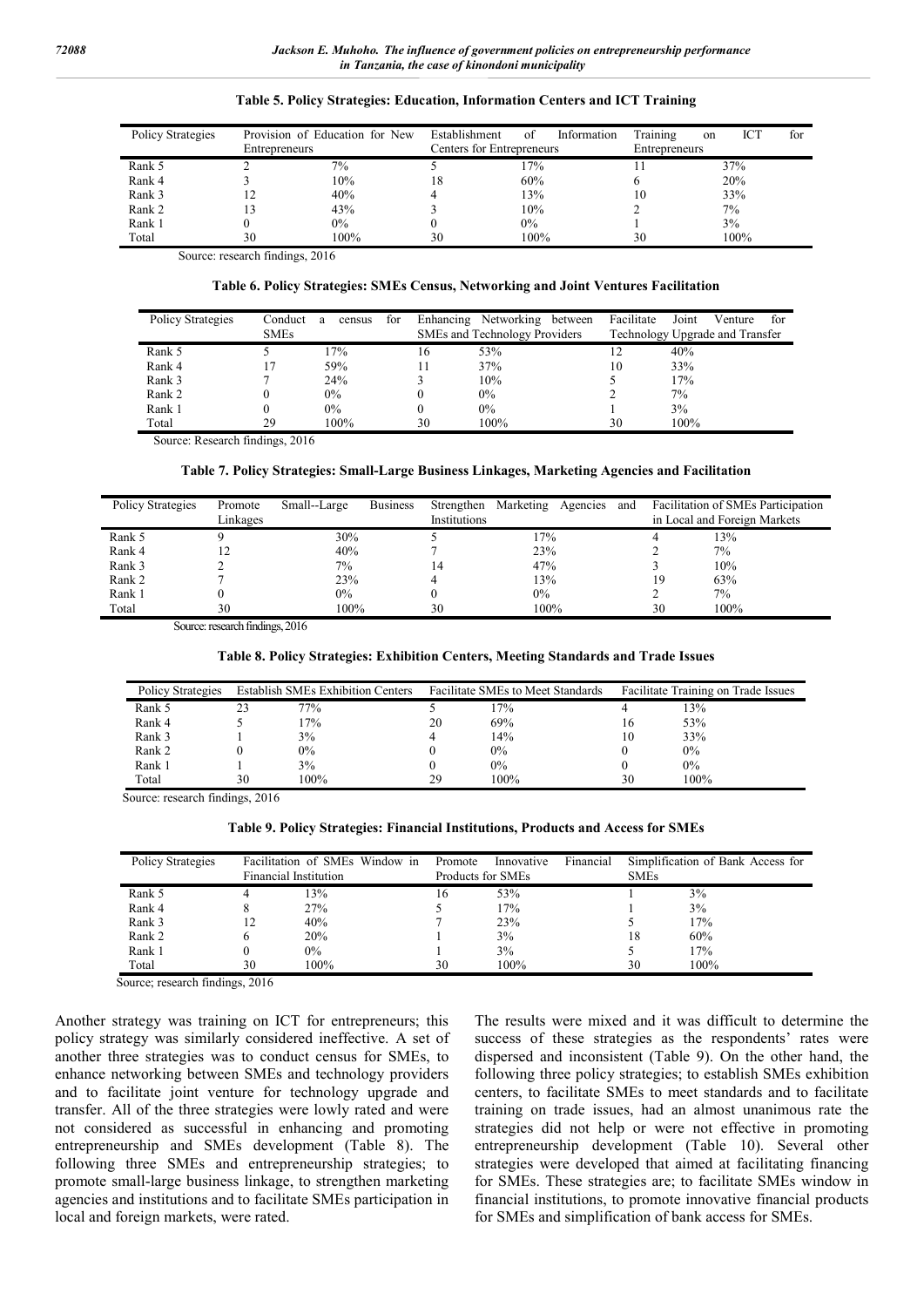| Policy Strategies | Promote Financial Institutions for<br><b>Financing SMEs</b> |       | Association<br>Support<br>Entrepreneurs |       | οf | Strengthening and Networking of<br>Service Providers of SMEs |       |
|-------------------|-------------------------------------------------------------|-------|-----------------------------------------|-------|----|--------------------------------------------------------------|-------|
| Rank 5            |                                                             | $0\%$ | 16                                      | 53%   |    |                                                              | 37%   |
| Rank 4            |                                                             | 20%   | 10                                      | 33%   |    | 16                                                           | 53%   |
| Rank 3            | 20                                                          | 67%   |                                         | 10%   |    |                                                              | 10%   |
| Rank 2            |                                                             | 13%   |                                         | 3%    |    |                                                              | $0\%$ |
| Rank 1            |                                                             | $0\%$ |                                         | $0\%$ |    |                                                              | $0\%$ |
| Total             | 30                                                          | 100%  | 30                                      | 100%  |    | 30                                                           | 100%  |

#### **Table 10. Policy Strategies: Financing, Associations and Service Providers**

Source: research findings, 2016

#### **Table 11. Policy Strategies: Policy Monitory, Environmental and Waste Management Issues**

| Policy Strategies |    | Monitoring of SMEs Policy | Education | on<br><b>Environmental Related Issues</b> | SME <sub>s</sub> -- | Encourage<br>Management | Proper | Waste |
|-------------------|----|---------------------------|-----------|-------------------------------------------|---------------------|-------------------------|--------|-------|
| Rank 5            | 16 | 53%                       |           | 10%                                       |                     |                         | 13%    |       |
| Rank 4            |    | 27%                       |           | 27%                                       |                     | 15                      | 50%    |       |
| Rank 3            |    | 13%                       | 16        | 53%                                       |                     |                         | 23%    |       |
| Rank 2            |    | 0%                        |           | 10%                                       |                     |                         | 3%     |       |
| Rank 1            |    | 7%                        |           | $0\%$                                     |                     |                         | 10%    |       |
| Total             | 30 | 100%                      | 30        | 100%                                      |                     | 30                      | 100%   |       |

Source: Research findings, 2016

### **Table 12. Policy Strategies: Addressing Woman and Disadvantaged Groups Issues**

| Policy Strategies | Facilitate | Special<br>Programmes for Women $\&$<br>Disadvantaged Groups | Addressing<br>Affect | Factors<br>that<br>Women<br>&<br>Disadvantaged Groups | Create<br>HIV&AIDS | SME <sub>s</sub> --<br>Related<br><b>Issues Awareness</b> | Support<br>Vulnerable<br><b>SMEs</b> | Potential<br>Groups<br>ın |
|-------------------|------------|--------------------------------------------------------------|----------------------|-------------------------------------------------------|--------------------|-----------------------------------------------------------|--------------------------------------|---------------------------|
| Rank 5            |            | 20%                                                          | 18                   | 60%                                                   |                    | $0\%$                                                     |                                      | $0\%$                     |
| Rank 4            | 12         | 40%                                                          | 4                    | 13%                                                   |                    | 3%                                                        |                                      | 3%                        |
| Rank 3            |            | 17%                                                          | 6                    | 20%                                                   |                    | 3%                                                        |                                      | $7\%$                     |
| Rank 2            |            | 20%                                                          |                      | 3%                                                    |                    | 37%                                                       | 18                                   | 60%                       |
| Rank 1            |            | 3%                                                           |                      | 3%                                                    | 17                 | 57%                                                       |                                      | 30%                       |
| Total             | 30         | 100%                                                         | 30                   | 100%                                                  | 30                 | 100%                                                      | 30                                   | 100%                      |

Source; research findings, 2016

#### **Table 13. SMEs Policy Inhibits Entrepreneurial Performance**

|       |            |           |         |               | Cumulative |
|-------|------------|-----------|---------|---------------|------------|
|       |            | Frequency | Percent | Valid Percent | Percent    |
| Valid | $0 - 25%$  | 22        | 73.3    | 73.3          | 73.3       |
|       | 26--50%    |           | 23.3    | 23.3          | 96.7       |
|       | $51 - 75%$ |           | 3.3     | 3.3           | 100.0      |
|       | Total      | 30        | 100.0   | 100.0         |            |

Source: research findings, 2016

#### **Table 14. SMEs Policy Facilitates Entrepreneurial Performance**

|       |            |           |         |                      | Cumulative |
|-------|------------|-----------|---------|----------------------|------------|
|       |            | Frequency | Percent | <b>Valid Percent</b> | Percent    |
| Valid | $0 - 25%$  | 3         | 10.0    | 10.0                 | 10.0       |
|       | 26--50%    | 26        | 86.7    | 86.7                 | 96.7       |
|       | $51 - 75%$ |           | 3.3     | 3.3                  | 100.0      |
|       | Total      | 30        | 100.0   | 100.0                |            |

Source: research findings, 2016

With the exception of simplification of Bank access, the previous strategy in this set were lowly rated indicating their ineffective in enhancing entrepreneurship and SMEs. Simplification of banking procedures to improve access to finance for SMEs was considered a successful. A policy strategy aiming to promote financial institutions geared towards financing SMEs was rated averagely, there were mixed response as to whether promoting financial institutions would enhance SMEs financing. Other strategies were to support association of entrepreneurs to strengthen them and strengthening and networking of service providers of SMEs which were considered as ineffective in enhancing entrepreneurship (Table 12).

Another set of strategies were; monitoring of SMEs policy, education on SMEs-environmentally related issues and encourage proper waste management. These policy strategies were lowly rated and the entrepreneurs indicated that these strategies were not effective in promoting entrepreneurship and SMEs. The last four strategies differed; these were; facilitate special programmes for women and disadvantaged groups, addressing factors that affect women and disadvantaged groups, create SMEs- HIV& AIDS related issues awareness and lastly support potential vulnerable groups in SMEs. In table 14, the second strategy was considered ineffective in promoting entrepreneurship. The third and fourth strategies were considered effective in enhancing entrepreneurship as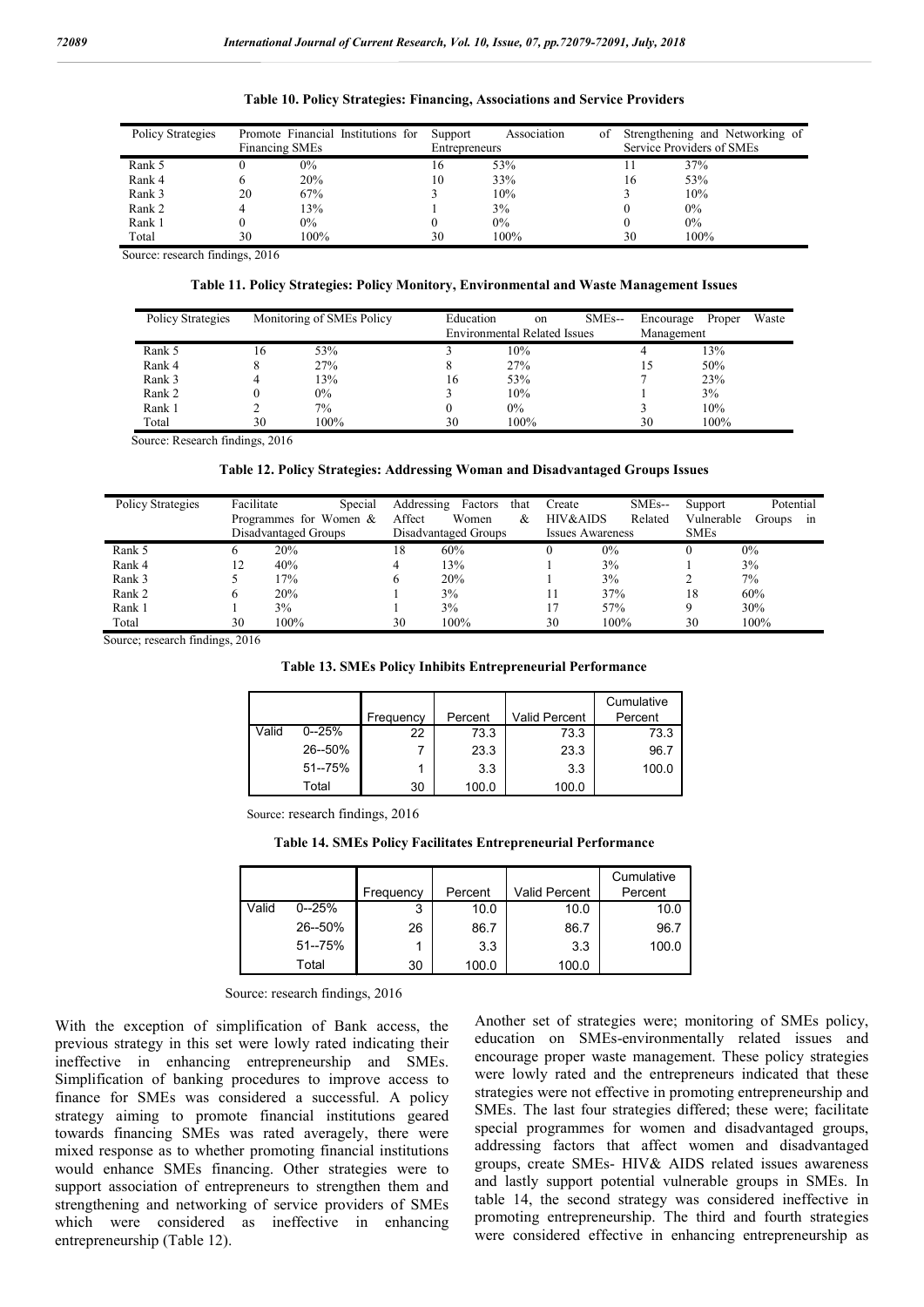they were rated highly. The entrepreneurs view on the policy as to what extent it inhibits entrepreneurial performance were rated based on the 0—25%, 26—50%, 51—75% and 76— 100% scale. About 73% of respondents indicated that the policy inhibited entrepreneurial performance by 0—25% range. That being the case it did not mean that the policy facilitated entrepreneurial performance by the complement percentage range that is 26—100% because inhibiting and facilitating are mutually independent rather than complementary. In table 15 below the rest of the analysis are summarized. The entrepreneurs view on whether the policy facilitates entrepreneurial performance was rated on the same scale, as in the previous case (that rated views on whether the policy inhibits entrepreneurial performance), in table 16 below, respondents indicated that; about 87% of respondents indicated that the policy facilitated entrepreneurial performance by 26— 50%.

### **Conclusion and Recommendations**

# **Conclusion**

From the research findings the study observed three key factors that inhibit entrepreneurial performance which are marketing, capital, and premises problems. These need to be reviewed and consistently re-addressed well in the government policy in order to significantly facilitate entrepreneurial performance. The SME's policies involved in this investigation have a dual role of facilitating on one hand and that of hindering on the other hand as far as enhancing and fostering entrepreneurship performance is concerned. From the research findings, public education, provision of education for new entrepreneurs, SME's networking, and simplification of banking procedures seem to be critical interventions for promoting entrepreneurship. There is a growing appreciation that respondents were happy with recent Government initiatives undertaken on promoting entrepreneurship through exhibitions, radio, TV, conducting seminars, forming groups and launching an entrepreneurship-oriented syllabus although it was targeting only higher learning students with University of Dar es Salaam having a special entrepreneurship centre and entrepreneurship school. There are policies which need to be seriously reviewed and re-formulated such as simplification of licensing procedures, taxation system and provision of tax incentives, education on copyright law and ICT training, reviewing and re-formulation of the existing policy frameworks must aim at creating sound, prudent and viably acceptable policies which can significantly support and enable SME's development in our Country

### **Recommendations**

Based on this study's findings, the following are policy recommendations that are advanced by the researcher in order to address entrepreneurs' problems;

- Workable policy on ensuring a sustainable and reliable market is to be put in place; direct market and marketing instruments need to be addressed in the policy so that the strategies implementation can have direct effects on the specific problems at hand
- Efforts to address the problems of financing need to be addressed clearly and more realistically in the policy statement and strategies, there is a need to develop more financial products and possibly controlling for the

exorbitantly high interest rates that do not match the risks and profits the entrepreneurs gets. Policy strategy on how to increase and maintain entrepreneurs' capital need to be developed and implemented, education and training on these issues need to be addressed as the current policy did not seem to be sufficiently effective

 Simplification of business working environment and registration processes need to be realistically addressed, screening of problems in this area and developing workable policy strategies are of paramount importance for SMEs and entrepreneurship to flourish and produce the desired benefits for the Tanzania economy and people at large

# **REFERENCES**

- Anderson, M., Laidley, L. and Morrison, B. 1995. Entrepreneurship, Entrepreneurship extension centre (Exe) College of Arts, Science and Technology Jamaica W.I
- Bull, I. & Willard, G. E. 1993. Towards a theory of entrepreneurship. *Journal of Business Entrepreneurship,*7 (3), 239-258
- David, B. 2000. Technopreneurial.com: The supply of Entrepreneurship and Economic Development [http:www.technopreneurial.com/articles/history.asp] site visited On 15/10/2005
- Davidsson, P. 1989. Continued Entrepreneurship and the Small Firm Growth: Ph.D. Dissertation, Stockholm School of **Economics**
- Davidsson, P., Delmar, F. and Wiklund, J. 2006. Introduction. In: P. Davidsson, F. Delmar and Wiklund. J. (Eds.), Entrepreneurship and the Growth of Firms (pp. 1-20). Cheltenham: Elgar
- Fumbuka, N. 2002. Unemployment on the rise: Kigoda, Dodoma Daily News,June 14
- Gartner, W. B. 1988. Who is an entrepreneur? Is the wrong question.
- Hanna-Andesson, C. 1995. SIDA's Support to Women Small Scale Enterprises in Tanzania", In L. Dignard and J. Havet (eds) Women in MSEs Development, IT Publication, UK.
- ILO 1983. Resolution and concerning statistics of Employment in the informal sector, ILO governing body. Geneva ILO
- ILO 2002.Women Entrepreneurs in Tanzania. University of Dar es Salaam Entrepreneurship Centre (UDEC)
- John L.V, Stephen F and Thomas. M Box 1995. Thai Entrepreneurs. *Academy of Entrepreneurship Journal,* Vol.1, fall 1995
- John, A. et al. 1995. Examining the Impact of Culture on Entrepreneurial Propensity: An Empirical Study of Prospective American and Egyptian Entrepreneurs. *Academy of Entrepreneurship Journal,* Volume 1
- Kato, C.I. Sekwao, C.M and Mina V.R (Des) 1996. Entrepreneurship Education Trainers Guide. Interpress Dar-es-salaam.
- Marku, V. 1997. Helsinki School of Economics and Business Administration: The Role of Different. Theories in explaining entrepreneurship [http://www.usasbe.org/ knowledge/proceedings/1997] site visited on 23/10/2005
- Minga, N.M. 1998. Impact of structural Adjastment Programmes on Small scale enterprises in Tanzania. Acase study of Agro-based enterprises in Dar-es-Salaam Region. Msc.thesis (Unpublished)